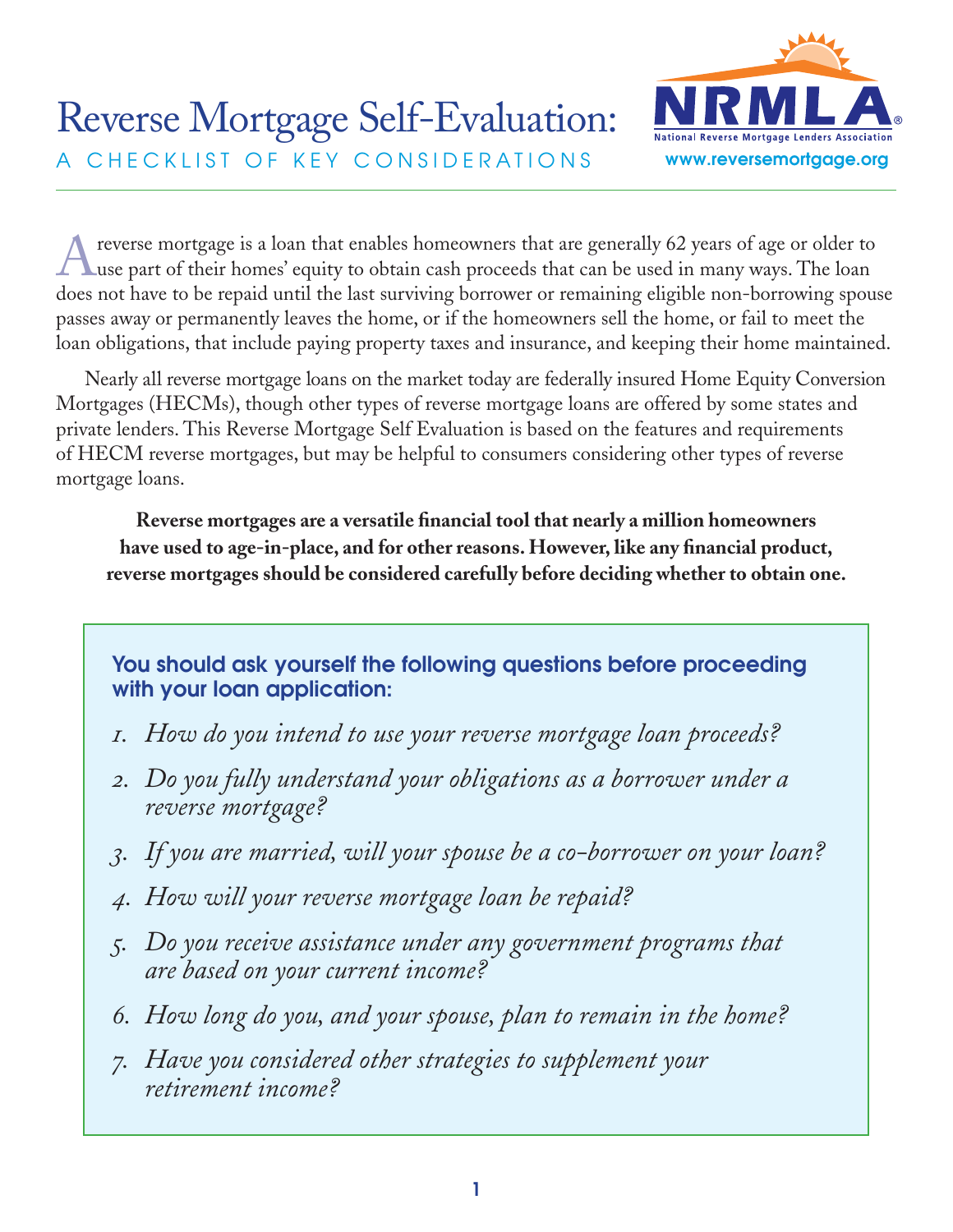### 1. HOW DO YOU INTEND TO USE YOUR REVERSE MORTGAGE LOAN PROCEEDS?

One of the advantages of a reverse mortgage loan is that borrowers generally have the freedom to use their cash proceeds any way they choose. Eligible homeowners obtain reverse mortgages for many reasons including:

- Repairing or modifying the home to meet the physical needs of getting older
- Supplementing retirement income to meet expenses
- Managing the costs of in-home care
- Paying off an existing mortgage
- Paying bills
- Paying property taxes
- Delaying Social Security
- Providing a source of funds for living expenses in lieu of liquidating financial investments during times of market downturn or disruption
- Establishing a line of credit for use as a financial safety net
- Helping retirement savings last longer
- Purchasing a retirement home

#### Do you have a plan for making your reverse mortgage loan proceeds last?

Reverse mortgage loans are most successful when borrowers have a plan to ensure the money supports and sustains them for as long as they want to stay in their home. Additional consumer protections were put into place in 2013 to help borrowers preserve more of their home equity during the first year of the loan.

It is never recommended that reverse mortgage borrowers use their loan proceeds to speculate on real estate or securities, or to engage in risky investment schemes.

You should be aware that loan originators are not permitted to require or encourage you to purchase other financial products such as an annuity or long term care insurance as a condition for getting a reverse mortgage.

## 2. DO YOU FULLY UNDERSTAND YOUR OBLIGATIONS AS A BORROWER UNDER A REVERSE MORTGAGE LOAN?

Reverse mortgage borrowers are not required to make monthly loan payments to their lender, but must continue to meet certain obligations in order to stay current on the loan. Failure to meet these obligations may result in the loan becoming due and payable.

With a reverse mortgage, the home is the collateral on the loan which means that the lender has a vested interest in the safety and condition of the property, and that the property is free of superior liens. For that reason, reverse mortgage borrowers must: live in the property for the majority of the calendar year; maintain the condition of the home; stay current on all property taxes, insurance, and any condominium fees or homeowner's association fees; and comply with all other loan terms. Ask yourself:

#### Will you live in your home for the majority of the calendar year?

The mortgaged property must be the borrower's principal residence. Every year, borrowers must verify that they continue to occupy and live in the home by signing an occupancy certificate and mailing it to the loan servicer.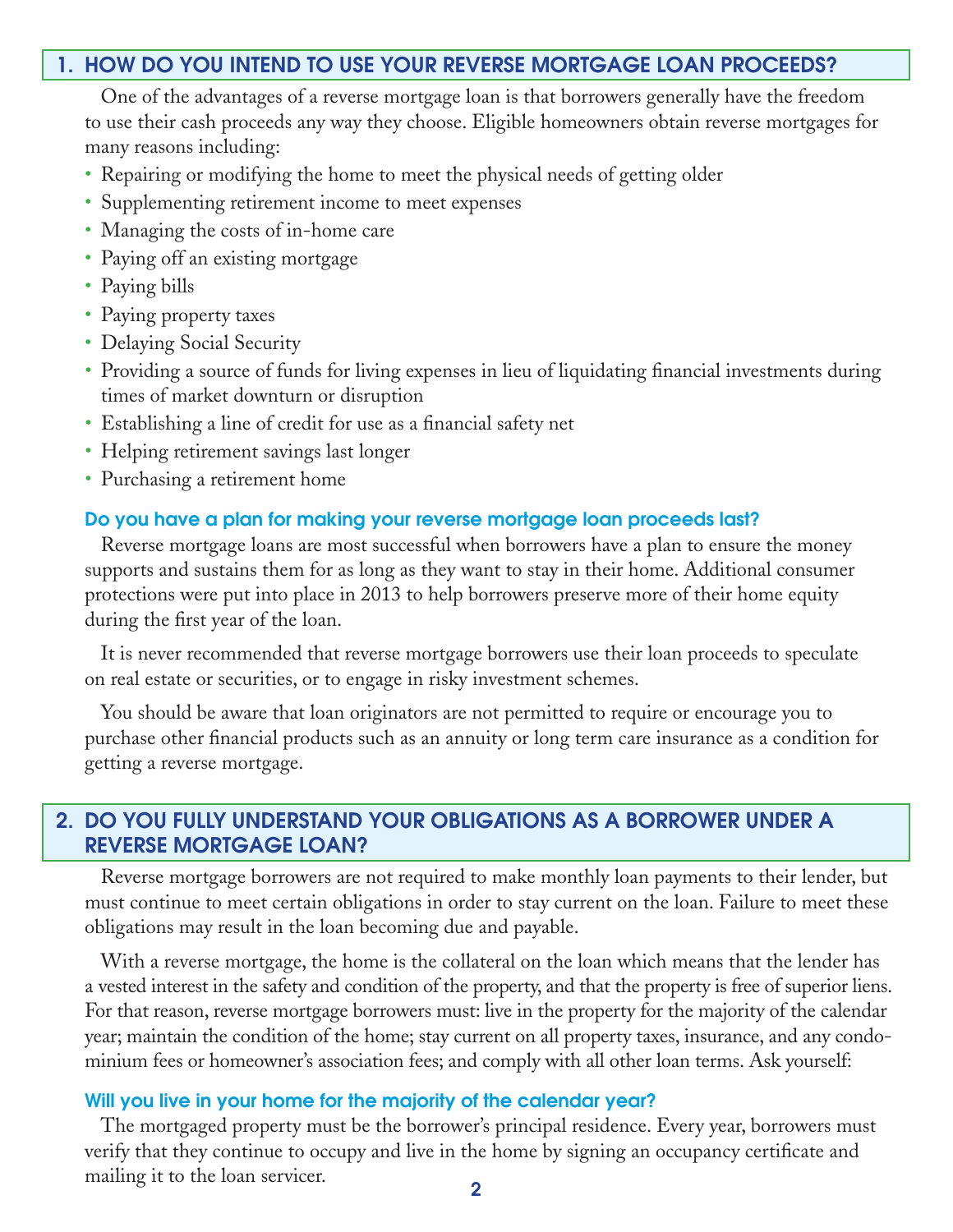### Are you prepared to maintain the condition of your property?

As part of the application process, the property will be inspected and appraised. Homeowners are responsible for regular upkeep of the property and are required to maintain the home's condition from the time the loan is made. Failure to maintain the home in a satisfactory condition can result in the loan becoming due and payable.

#### Will you be able to pay your property taxes, insurance, and homeowner fees?

Borrowers must pay all property taxes, homeowners and hazard insurance premiums, and any applicable condominium fees, planned unit development fees, homeowner's association fees, and any other special assessments that may be required by local or state law.

## Do you understand what will happen if you cannot pay your taxes, insurance, or homeowner fees?

If the borrower fails to make a tax or insurance payment, the loan servicer may advance the payment from the available loan proceeds. But, if there are not enough proceeds available to cover the payments, the loan servicer may elect to advance its own funds to make the payments.

Once this happens, the loan will be considered to be in technical default and the loan servicer may call the loan due and payable or establish a repayment plan with the borrower. If the terms of the repayment plan cannot be met, the loan servicer will call the loan due and payable and could move to foreclose on the property.

#### Do you understand your personal finances will be reviewed?

To help determine if a reverse mortgage is a sustainable option for borrowers, a policy was put into effect in 2015 requiring lenders to conduct a financial assessment of every reverse mortgage applicant to ensure that the applicant possesses the ability and willingness to pay ongoing costs, such as property taxes, homeowner's insurance, and other financial obligations, over the expected life of the loan. Lenders examine, in part, the borrower's debt and sources of income, such as Social Security, pensions and investments.

If, based on the results of the financial assessment, there is an income shortfall or credit problems, the lender may set aside a certain amount of money from the loan's principal limit to pay for property taxes and insurance premiums over the course of the loan. The "set aside" reduces the amount of loan proceeds available to the borrower.

A borrower may also elect to set aside a certain amount of funds to pay for property taxes and insurance premiums over the course of the loan. Once a "set aside" is established, it cannot be canceled or changed.

### 3. IF YOU ARE MARRIED, WILL YOUR SPOUSE BE A CO-BORROWER ON YOUR LOAN?

Under the rules of a HECM reverse mortgage, borrowers must be at least 62 years old, named on the title of the home, and use the home as their principal residence. Spouses who do not meet these criteria cannot sign the HECM reverse mortgage loan documents as a borrower and will be identified as either an eligible non-borrowing spouse or an ineligible non-borrowing spouse depending on certain additional criteria. You should speak to your HUD-approved reverse mortgage counselor about the non-borrowing spouse criteria.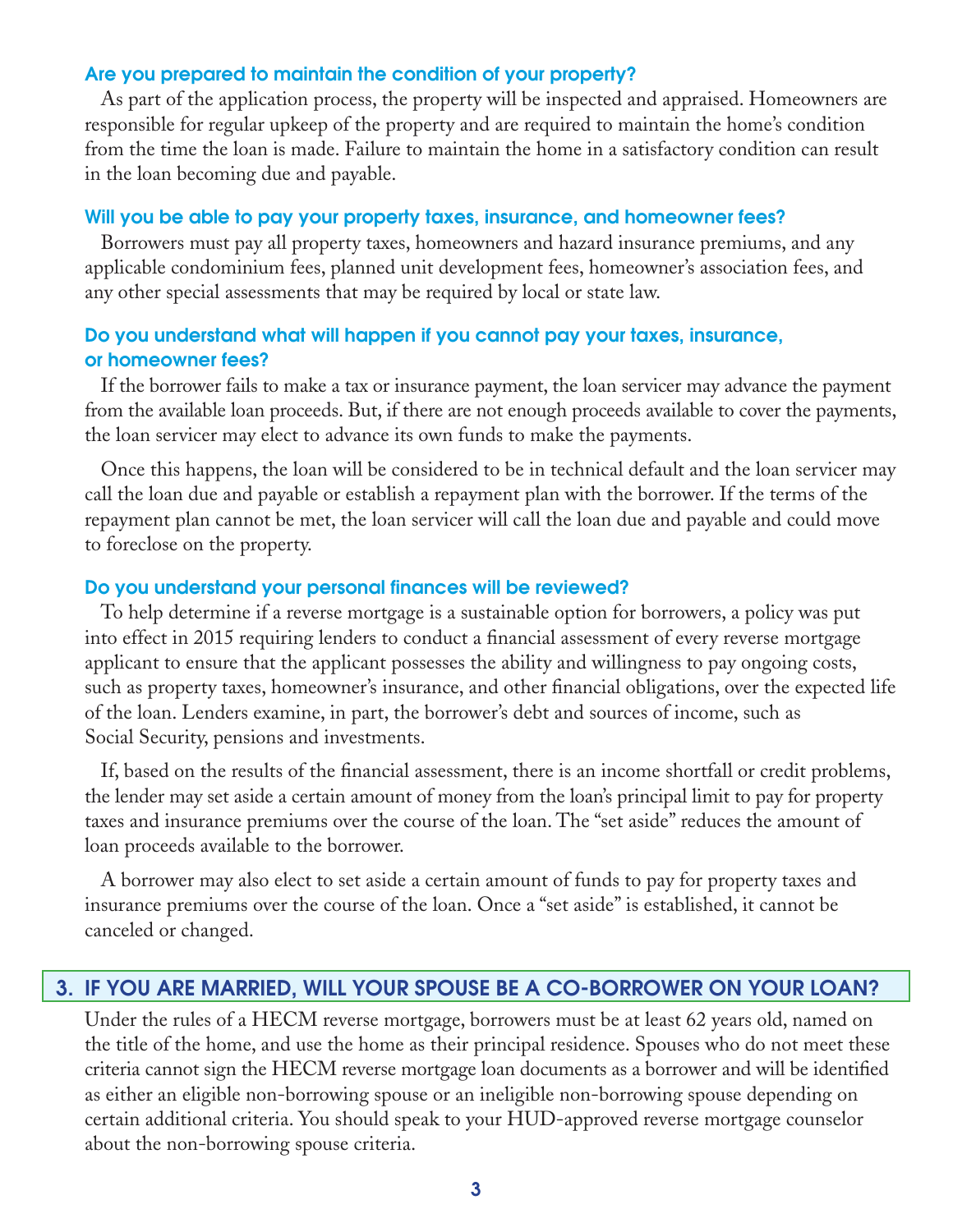### What if your co-borrower spouse survives you?

If both spouses are borrowers, the HECM reverse mortgage features apply equally to both spouses even in cases where one spouse survives the other.

### What if your eligible non-borrowing spouse survives you?

When the borrower passes away, an eligible non-borrowing spouse who follows the requirements may be able to defer repayment of the loan and continue living in the home, but they will not be able to receive any remaining loan proceeds and they must continue to meet the obligations of the loan.

### What if your ineligible non-borrowing spouse survives you?

An ineligible non-borrowing spouse would not be able to defer repayment of the reverse mortgage loan.

## 4. HOW WILL YOUR REVERSE MORTGAGE LOAN BE REPAID?

A reverse mortgage is a non-recourse loan which means that the borrower or the borrower's estate will never be obligated to pay the lender more than the loan balance or the current value of the home, whichever is less. When a loan is called due and payable, the reverse mortgage borrower or the borrower's estate only needs to repay the lesser of either the loan balance or 95% of the home's appraised value at that time.

## Do you know your options for repaying the loan?

A reverse mortgage loan becomes due when the last surviving borrower or remaining eligible non-borrowing spouse passes away, permanently vacates, or sells the home; or if the homeowners fail to meet the loan obligations, which include paying property taxes and insurance, and keeping their home maintained. A borrower can repay the loan balance with proceeds from the sale of the home or by using personal funds to satisfy the debt.

If you pass away, or permanently leave the home, do you know how your heirs or estate will repay the loan?

After the last surviving borrower or remaining eligible non-borrowing spouse passes away, or permanently leaves the home, there are several different ways the loan can be repaid. The heirs or estate can:

- Sell the property and use the proceeds to pay the loan balance;
- Use personal funds or gifted money to repay the loan;
- Purchase the property for 95% of its appraised value;
- Provide the lender with clear and marketable title to the home through a "deed in lieu of foreclosure." If the borrower's heirs or estate do not want to take responsibility for selling the property, or purchasing it, the person authorized to act on behalf of the borrower's estate can provide a "deed in lieu of foreclosure" to the loan servicer and avoid an actual foreclosure.

### Do you want someone to inherit your home after you pass away?

Reverse mortgage loans are not assumable and heirs cannot take possession of the home until the debt is satisfied either by repaying the loan with personal funds, funds from the estate, or by obtaining separate mortgage financing, if they qualify for such financing at that time.

### Did you know that you can prepay your reverse mortgage loan?

A borrower may prepay all or part of the outstanding loan balance at any time without penalty.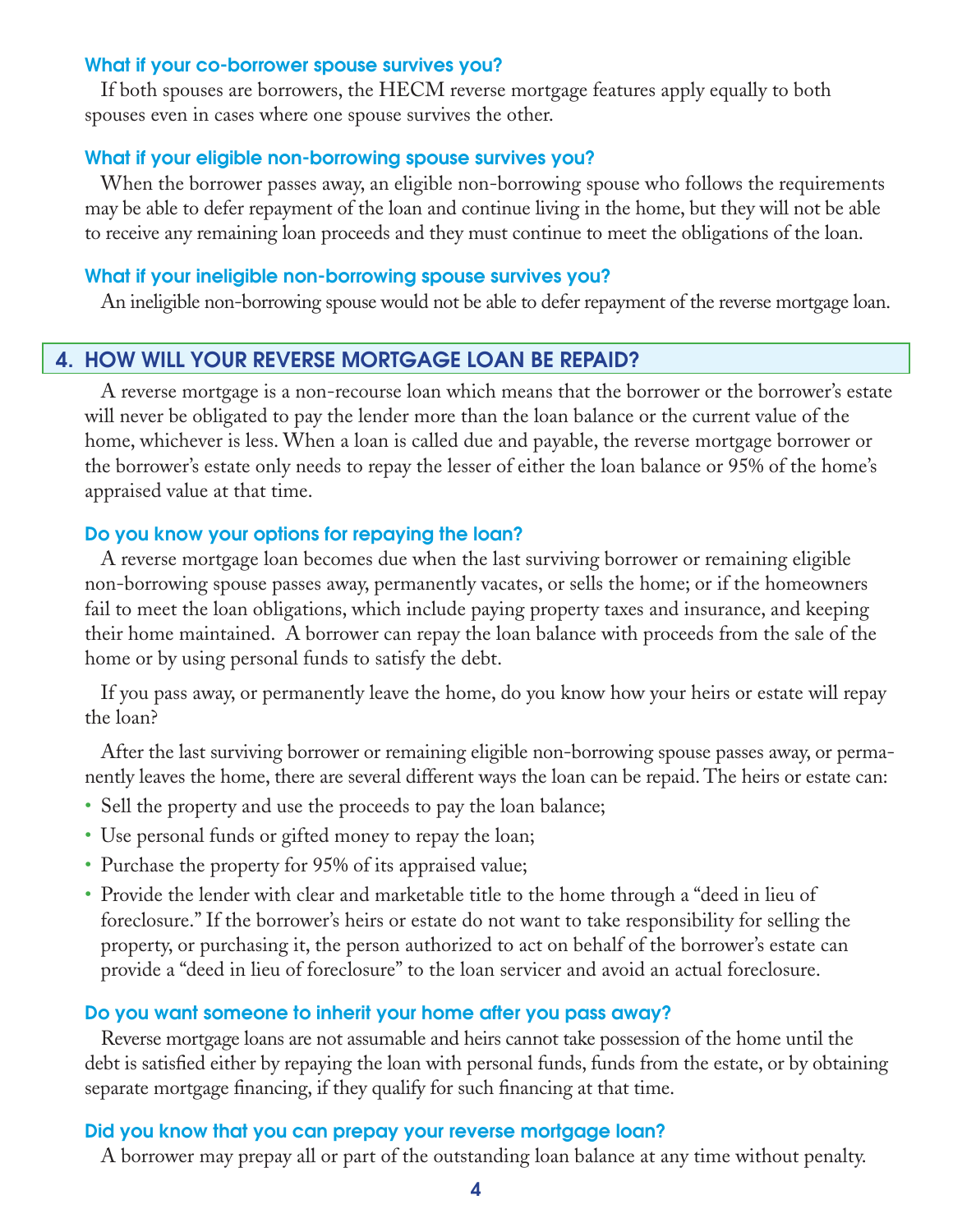## 5. DO YOU RECEIVE ASSISTANCE UNDER ANY GOVERNMENT PROGRAMS THAT ARE BASED ON YOUR CURRENT INCOME?

A reverse mortgage does not affect regular Social Security or Medicare benefits. However, if you are on Medicaid or receive Supplemental Security Income (SSI), reverse mortgage proceeds may affect your benefits.

Although reverse mortgage loan advances are not considered income, they may affect eligibility for some means-tested benefits, which are public assistance benefits that are only available to people who qualify based on their income and assets. Loan advances that are retained in a borrower's bank account may be counted as assets, also referred to as "liquid resources" or "reserve." You should consult with a qualified financial advisor to learn how a reverse mortgage could impact eligibility of some government benefits.

### Are you considering a lump sum cash draw?

Getting a lump sum cash draw from a reverse mortgage, unless it is immediately spent, could impact a borrower's eligibility for Medicaid and Supplemental Security Income. Funds that you retain could count as an asset and could impact eligibility. You should contact a qualified financial advisor or the local Area Agency on Aging or a Medicaid expert to learn more.

## 6. HOW LONG DO YOU, AND YOUR SPOUSE, PLAN TO REMAIN IN THE HOME?

Reverse mortgages, like many financial products, have costs associated with them, including some that need to be paid up-front when the reverse mortgage is obtained. Among other things, that means that if you or your spouse are not likely to continue to live in your home for more than several years after the reverse mortgage is obtained, you should pay particular attention to those costs and consider them carefully with your HUD-approved reverse mortgage counselor and whether there may be other more cost effective alternative strategies.

## 7. HAVE YOU CONSIDERED OTHER STRATEGIES TO SUPPLEMENT YOUR RETIREMENT INCOME?

## Do you qualify for public or private benefits available to low-income people with Medicare?

During reverse mortgage counseling, borrowers will find out if they might be eligible for grant money or other financial assistance by utilizing BenefitsCheckup, a tool for identifying services, such as housing assistance, tax deferral programs, home repair grants or loans, food stamps, fuel assistance, social services or healthcare.

#### Did you know there are other ways to tap your home equity?

There are several ways homeowners aged 62 and older can tap into their home's value during retirement, including by: renting out a room in the house or home sharing, refinancing an existing mortgage, taking out a home equity loan or home equity line of credit, selling the home, selling the home privately and leasing back the property for an extended period of time, and others. Each of these options has its own benefits and drawbacks that should be carefully considered before making a decision.